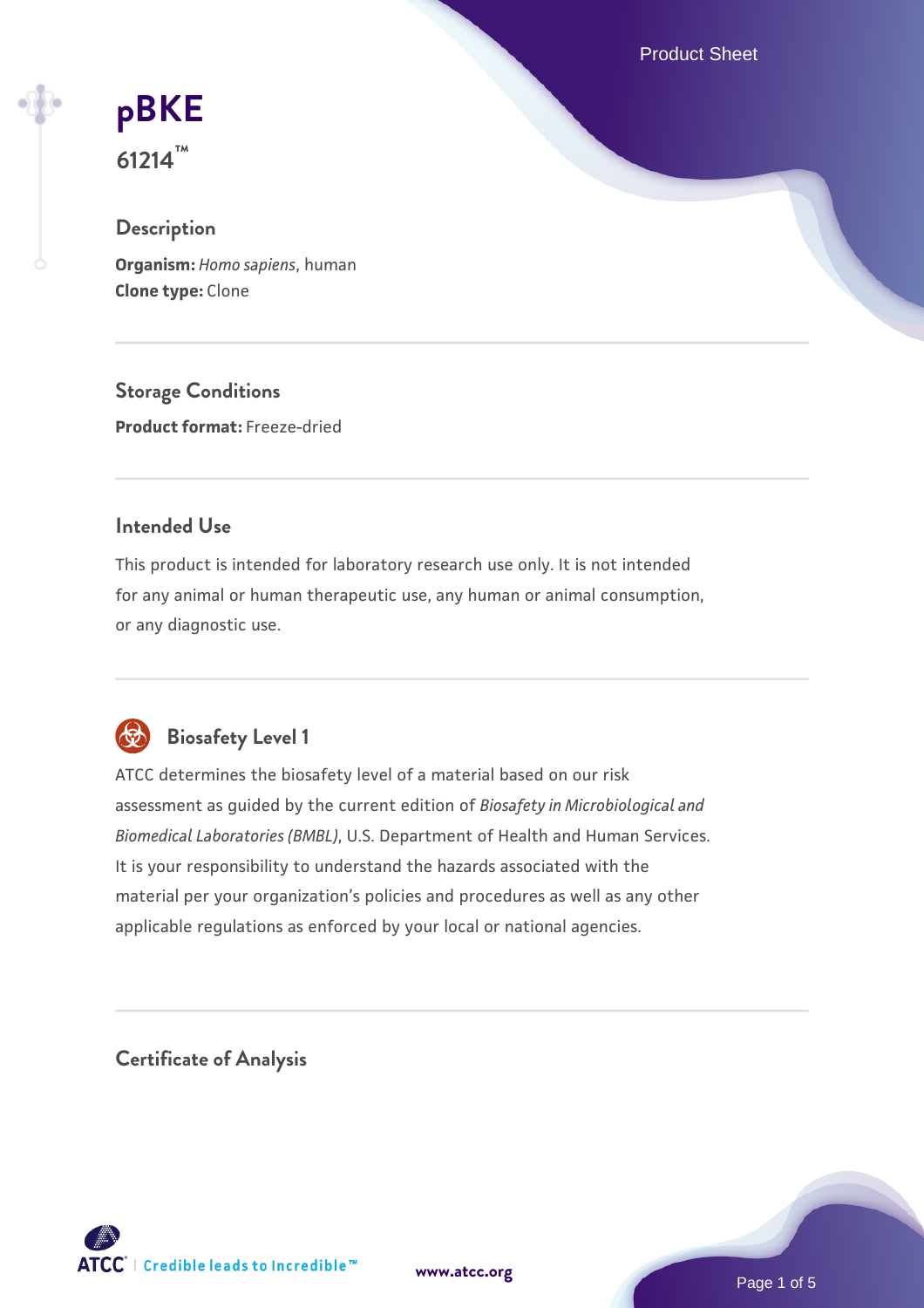

For batch-specific test results, refer to the applicable certificate of analysis that can be found at www.atcc.org.

**Insert Information**

**Insert size (kb):** 0.039 **Type of DNA:** synthetic **Gene product:** immunoglobulin kappa enhancer [IGK\*]

**Vector Information Construct size (kb):** 4.03000020980835

#### **Growth Conditions**

**Medium:**  [ATCC Medium 1227: LB Medium \(ATCC medium 1065\) with 50 mcg/ml](https://www.atcc.org/-/media/product-assets/documents/microbial-media-formulations/1/2/2/7/atcc-medium-1227.pdf?rev=581c98603b3e4b29a6d62ee0ba9ca578) [ampicillin](https://www.atcc.org/-/media/product-assets/documents/microbial-media-formulations/1/2/2/7/atcc-medium-1227.pdf?rev=581c98603b3e4b29a6d62ee0ba9ca578) **Temperature:** 37°C

# **Material Citation**

If use of this material results in a scientific publication, please cite the material in the following manner: pBKE (ATCC 61214)

## **References**

References and other information relating to this material are available at www.atcc.org.

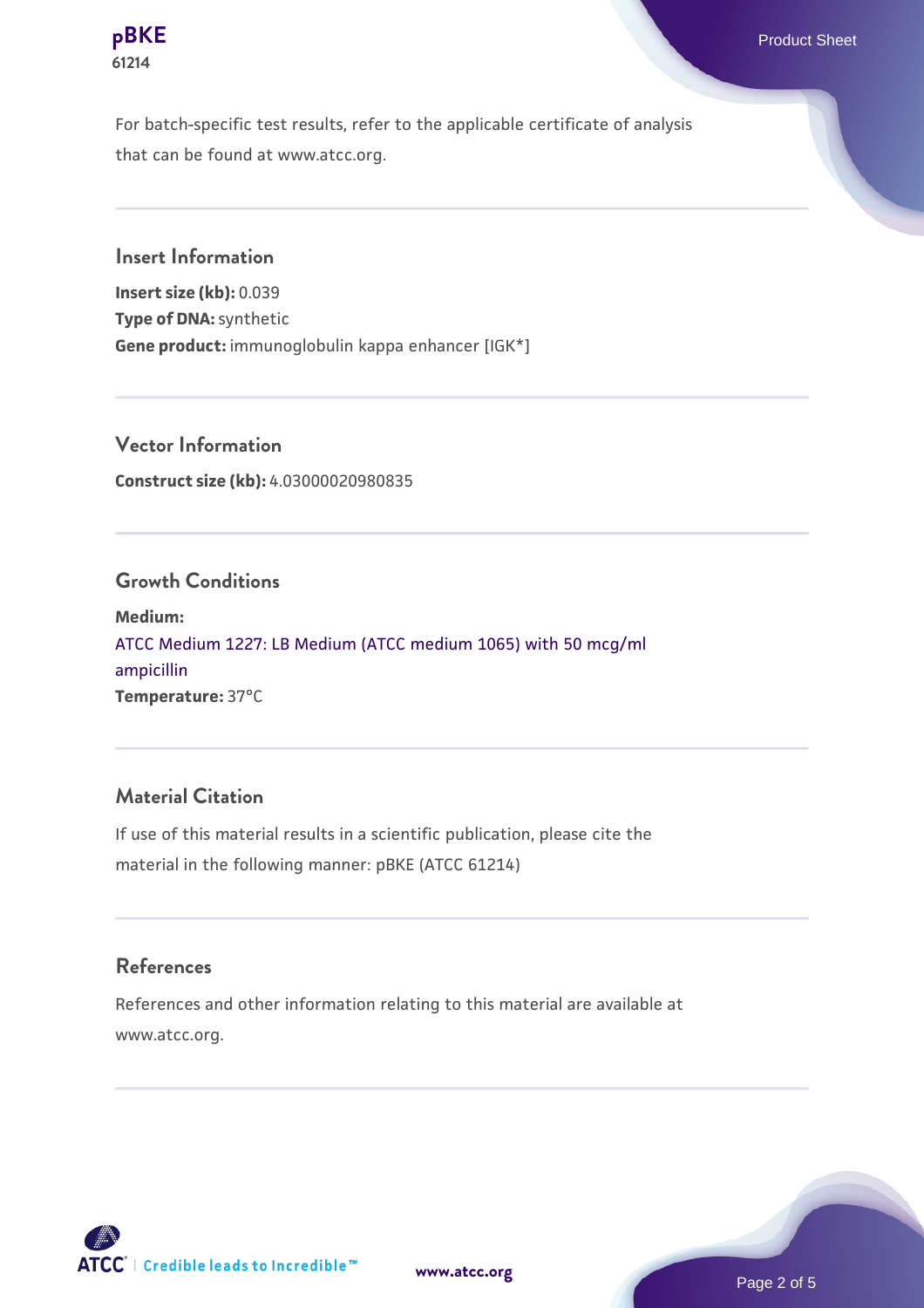#### **Warranty**

The product is provided 'AS IS' and the viability of ATCC® products is warranted for 30 days from the date of shipment, provided that the customer has stored and handled the product according to the information included on the product information sheet, website, and Certificate of Analysis. For living cultures, ATCC lists the media formulation and reagents that have been found to be effective for the product. While other unspecified media and reagents may also produce satisfactory results, a change in the ATCC and/or depositor-recommended protocols may affect the recovery, growth, and/or function of the product. If an alternative medium formulation or reagent is used, the ATCC warranty for viability is no longer valid. Except as expressly set forth herein, no other warranties of any kind are provided, express or implied, including, but not limited to, any implied warranties of merchantability, fitness for a particular purpose, manufacture according to cGMP standards, typicality, safety, accuracy, and/or noninfringement.

#### **Disclaimers**

This product is intended for laboratory research use only. It is not intended for any animal or human therapeutic use, any human or animal consumption, or any diagnostic use. Any proposed commercial use is prohibited without a license from ATCC.

While ATCC uses reasonable efforts to include accurate and up-to-date information on this product sheet, ATCC makes no warranties or representations as to its accuracy. Citations from scientific literature and patents are provided for informational purposes only. ATCC does not warrant that such information has been confirmed to be accurate or complete and the customer bears the sole responsibility of confirming the accuracy and completeness of any such information.

This product is sent on the condition that the customer is responsible for and assumes all risk and responsibility in connection with the receipt, handling,

**[www.atcc.org](http://www.atcc.org)**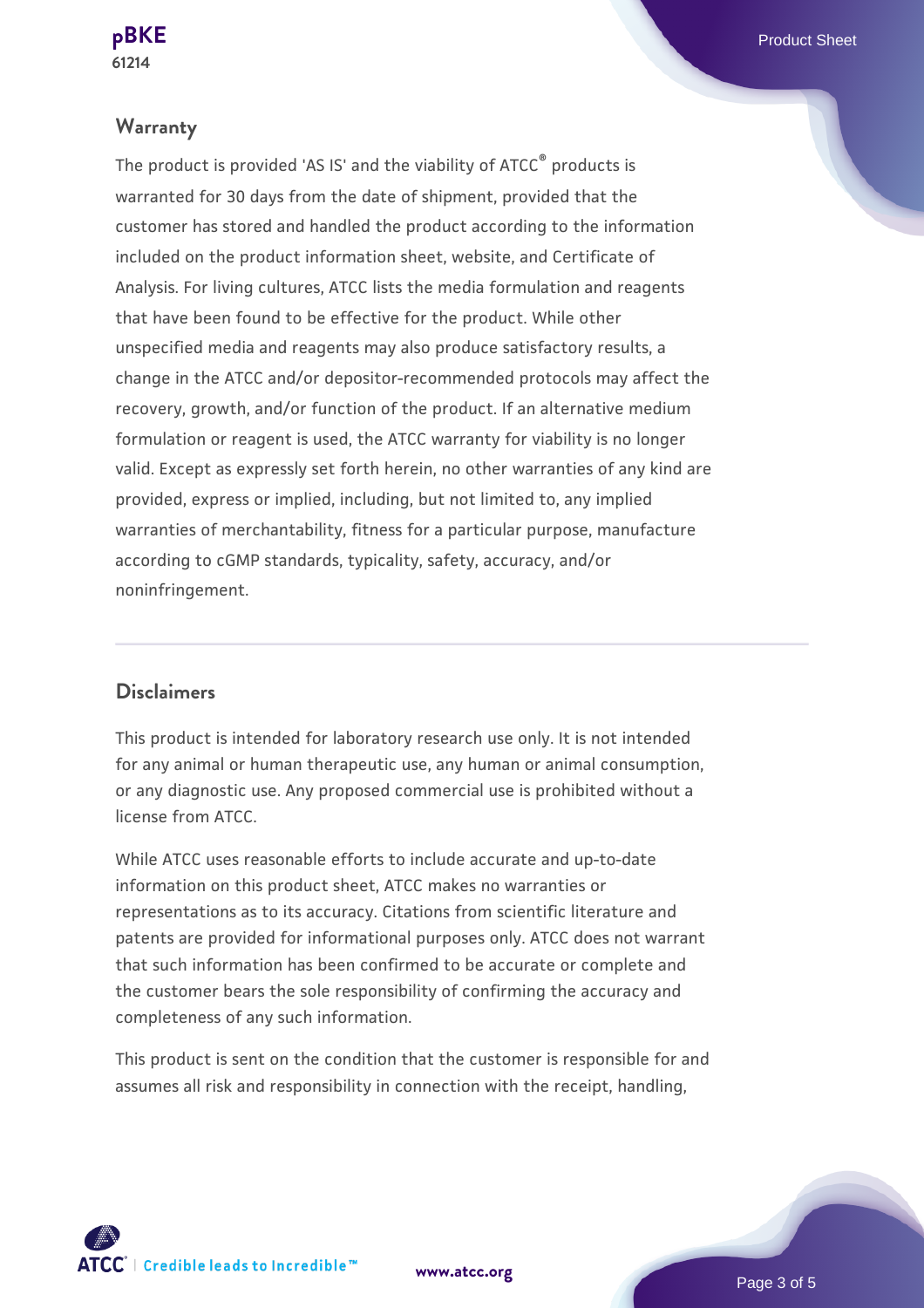

storage, disposal, and use of the ATCC product including without limitation taking all appropriate safety and handling precautions to minimize health or environmental risk. As a condition of receiving the material, the customer agrees that any activity undertaken with the ATCC product and any progeny or modifications will be conducted in compliance with all applicable laws, regulations, and guidelines. This product is provided 'AS IS' with no representations or warranties whatsoever except as expressly set forth herein and in no event shall ATCC, its parents, subsidiaries, directors, officers, agents, employees, assigns, successors, and affiliates be liable for indirect, special, incidental, or consequential damages of any kind in connection with or arising out of the customer's use of the product. While reasonable effort is made to ensure authenticity and reliability of materials on deposit, ATCC is not liable for damages arising from the misidentification or misrepresentation of such materials.

Please see the material transfer agreement (MTA) for further details regarding the use of this product. The MTA is available at www.atcc.org.

#### **Copyright and Trademark Information**

© ATCC 2021. All rights reserved.

ATCC is a registered trademark of the American Type Culture Collection.

## **Revision**

This information on this document was last updated on 2021-05-19

## **Contact Information**

ATCC 10801 University Boulevard Manassas, VA 20110-2209 USA





**[www.atcc.org](http://www.atcc.org)**